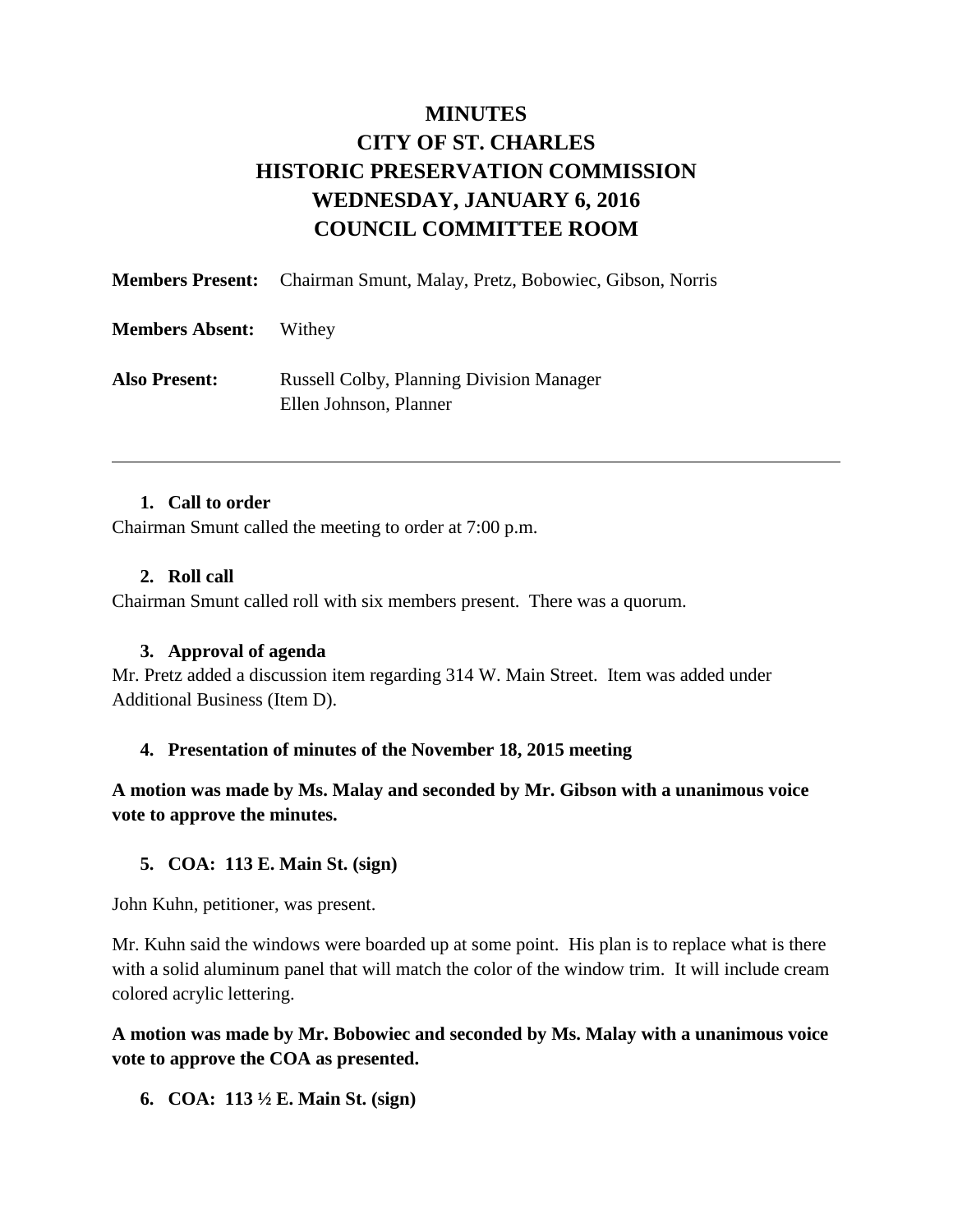Historic Preservation Commission Minutes – January 6, 2016 Page 2

John Kuhn, petitioner, was present**.** 

Chairman Smunt noted the building and materials being used are the same as in the previous agenda item. Mr. Kuhn said the lettering on this sign will be brass.

# **A motion was made by Ms. Malay and seconded by Mr. Bobowiec with a unanimous voice vote to approve the COA as presented.**

# **7. St. Charles History Museum Walking Tour**

Mike Dixon, Architect, and Alison Costanzo, Executive Director of the St. Charles History Museum, were present.

Mr. Dixon distributed a mock-up of the guide the History Museum is working on for the walking tour. He said they collaborated with the library on this.

Ms. Costanzo said the project came about because they have many museum visitors asking if they have a walking guide available. The guide is based on information from the museum's historic building files, along with information provided by the library. They will also be providing tour information using History Pin for those who prefer technology to guide them through the tour. She said people prefer to hold something so the paper guide will be available for purchase at the museum gift shop.

Mr. Dixon noted the photographs have all been taken within the last two months.

Ms. Malay asked if the landmarked buildings are noted in the guide. They are not.

Mr. Dixon said the area shown depicts the original plat of St. Charles when it was called Charleston in the 1830s. Ms. Costanzo said this was a good start to give people a taste of things and not too difficult of a walk to take.

Chairman Smunt mentioned he had a conversation with the president of the Park Board who indicated they were interested in expanding this into different sized tours to promote exercise, along with history. He said their thought was to color code the routes indicating the length of each loop of the tour. Ms. Costanzo said they were already working with the park district to expand the tour.

Ms. Costanzo advised their goal this year is to be more engaged as a community partner. Mr. Gibson said the Commission has resources on the existing city landmarks that could be beneficial to them.

Ms. Costanzo said the museum receives numerous phone calls each month from individuals seeking information regarding historic sites/buildings, and the process to become a local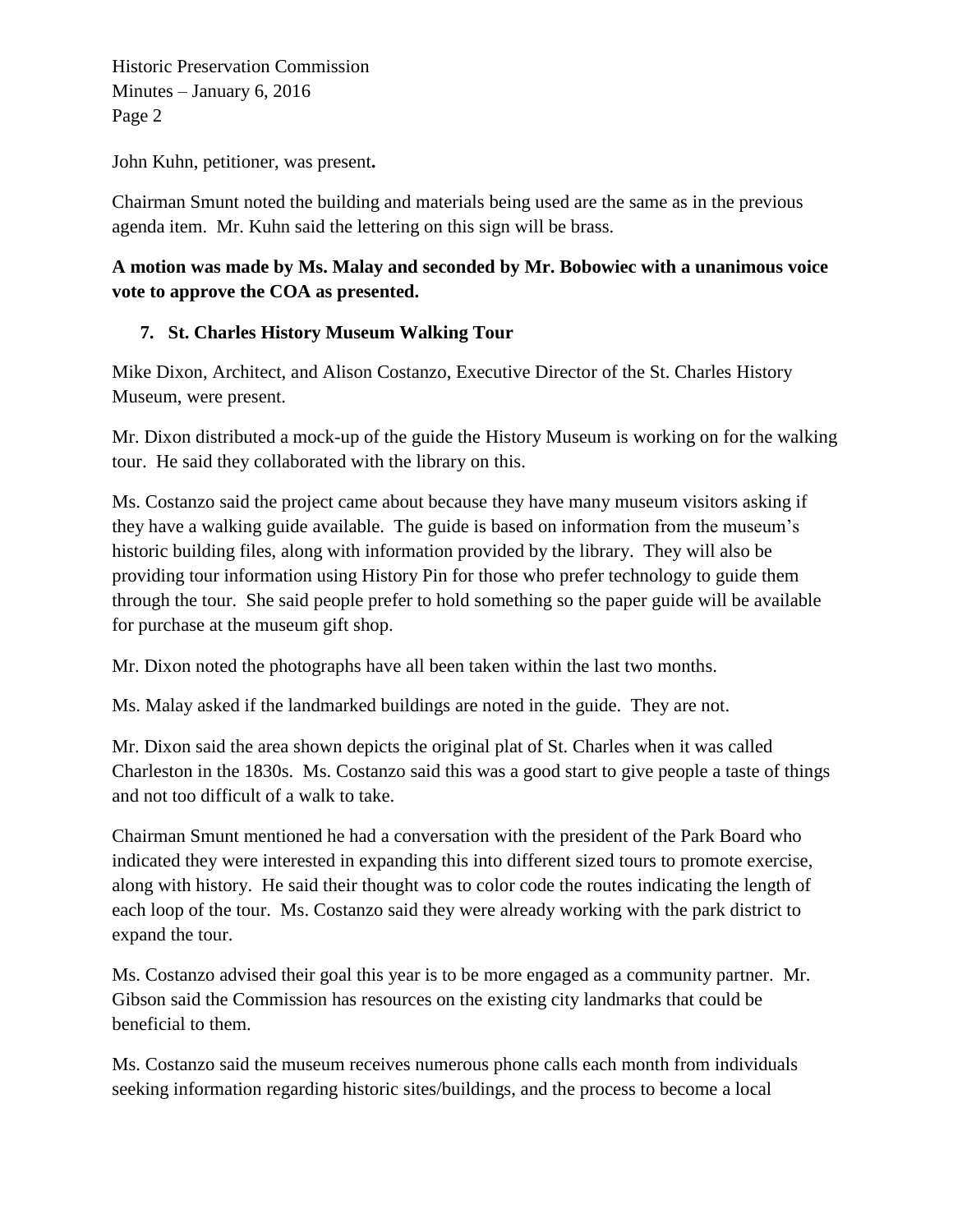Historic Preservation Commission Minutes – January 6, 2016 Page 3

landmark. She asked if the Commission could provide some information that they could pass on to these callers.

The group had a discussion regarding the landmark/plaque process and the different historic plaques that have been offered by various groups in St. Charles over the years.

# **8. Additional Business from Commissioners or Staff**

## **a. Discussion Regarding COA process**

Mr. Colby asked if anyone had any other feedback on the updated forms he previously presented. The Commissioners noted their initial suggestions were mainly related to how the documents were formatted. There were no changes made to the content.

Mr. Colby advised the purpose of the terms and conditions section is to provide an understanding of what the requestor is required to do. He said the permit will include a notice that will be required to be posted on-site to call attention to that site being an historic preservation project.

Ms. Malay expressed concern over permits now not remaining on-site. She felt there needs to be something that must remain posted at the site so the contractors will see it.

Mr. Gibson said there needs to be enforcement of the procedures. Mr. Norris said it may fall on the inspectors to conduct a COA inspection. Mr. Colby noted this would be a process change.

Mr. Gibson suggested getting feedback from the inspectors to determine what is needed to make this a functional process.

## **b. Landmarks research**

No updates on the individual landmark projects.

Mr. Pretz felt it would be an easy project to landmark the Howard. He said the history side is already recorded and would require very little verification. He noted Mr. Dixon knows the owner of the Howard House and he could help advise them of the little work they need to do to gain landmark status.

Mr. Pretz said there is enough inventory of historic homes to work with and at some point St. Charles will have a greater saturation of officially recognized homes which will draw visitors to the city.

Mr. Dixon suggested adding an addendum to the walking tour guide that shows all the homes that have plaques.